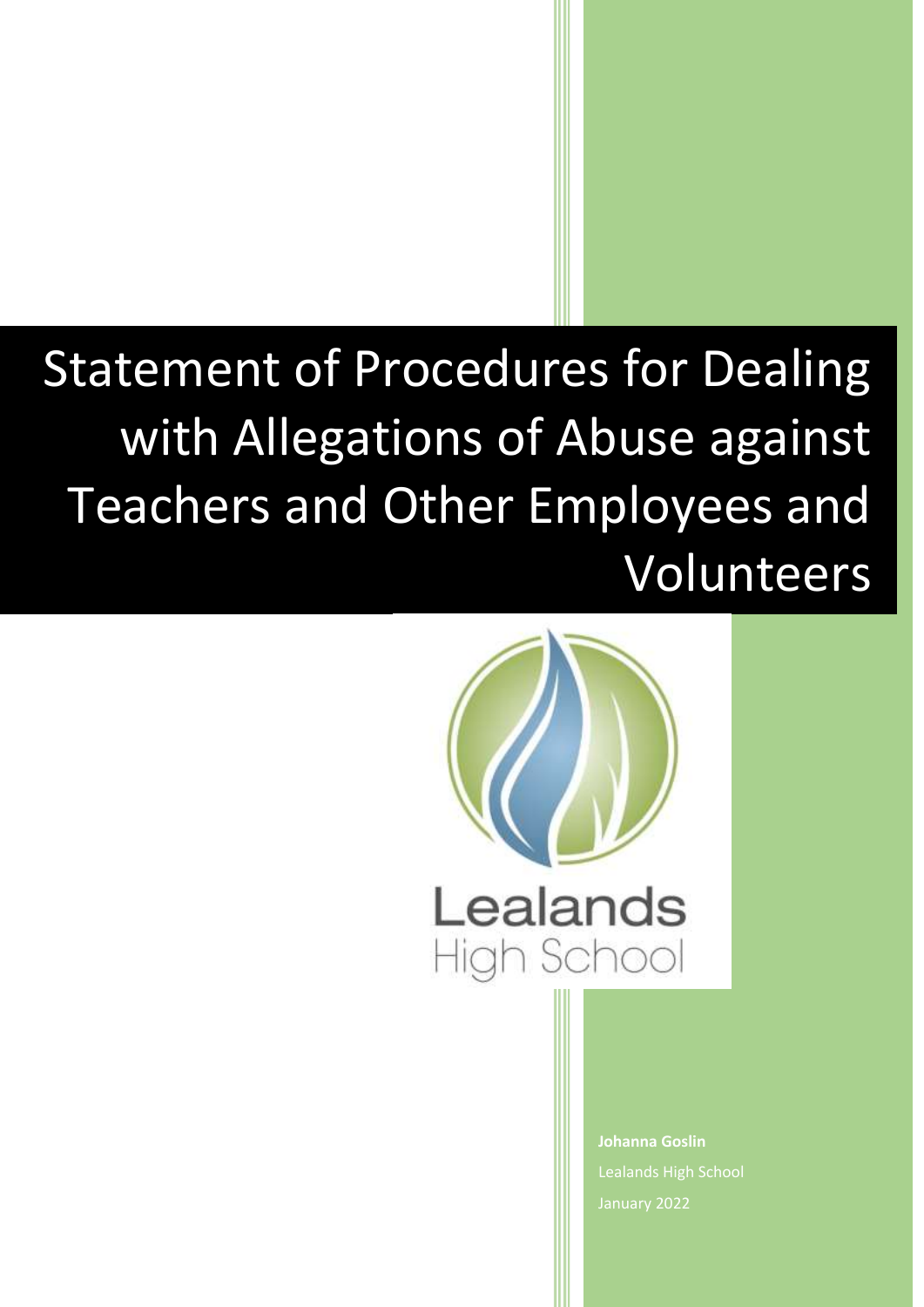### 1. **Introduction**

Lealands High School policies are designed to support the school ethos, aims and vision. Lealands is a positive learning community which is fully inclusive to ensure equality of opportunity for all.

Our aims are outlined in our Home School Agreement.

**Our aims:**

### **Excellence in everything we do Everyone has responsibility Respect for all**

 Everyone achieves success and makes excellent progress

- To prepare young people for life and a positive future • To ensure that school is
- We all continually improve what we do and work hard
- We care about being the best we can be and getting the best out of those around us
- To help and support others to grow and succeed

a safe place

- Everyone is valued for their contribution
- All are cared for and supported so that needs are met
- We recognise and celebrate the talents, gifts and uniqueness of every individual

In order to achieve these aims students, parents and the school need to work in partnership.

### **Our vision is to be:**

*Everyone achieves excellence, demonstrates respect for all and takes responsibility for their own actions, while helping others to be successful.*

We strive to achieve this vision in all that we do and staff, students, parents, governors, other school stakeholders and partners are all an important part of making this happen.

1.1 This Statement of Procedures follows the DfE Statutory Guidance Keeping Children Safe in Education Part four: Allegations made against/concerns raised in relation to teachers and other staff which is available on the Google Drive – LHS All Staff - Policies

It is about managing cases of allegations that might indicate that a person is unsuitable to continue to work with children in their present position, or in any capacity. It will be used in respect of all cases where it is alleged that an employee or volunteer, or a person with permission to be on the premises or carrying out any activity on behalf of the School has;

- Behaved in a way that has harmed a child, or may have harmed a child;
- Possibly committed a criminal offence against or related to a child;
- Behaved towards a child or children in a way that indicates they would pose a risk of harm to children.

This will include allegations involving any type of abuse or neglect, including inappropriate relationships with pupils, grooming behaviour of any kind, possession of indecent photographs or images of children and other offences under the Sexual Offences Act 2003.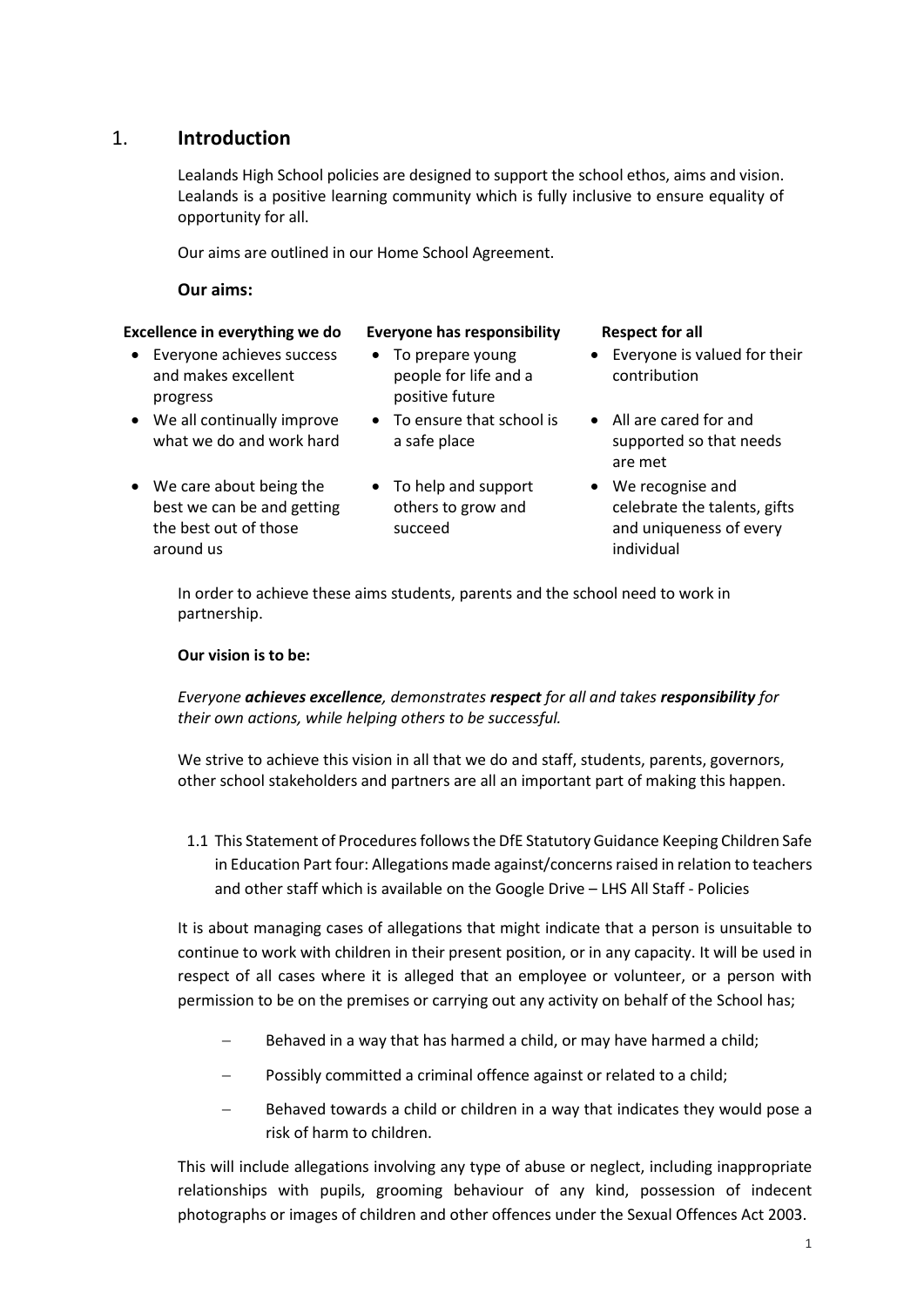1.2 Any allegation of abuse will be dealt with as quickly as possible, in a fair, consistent and thorough way that provides effective protection for the child or children and at the same time deals fairly with the person who is the subject of the allegation.

## **2. Communicating the Procedures**

- 2.1 All members of the senior management team and the designated safeguarding lead with responsibility for child protection have a responsibility to ensure that all employees know about and understand paragraph 3 below.
- 2.2 In accordance with the DfE Statutory Guidance, all employees should also read at least part one of Keeping Children Safe in Education, which contains Safeguarding information for all employees.
- 2.3 All members of the senior management team and the designated safeguarding lead have a responsibility to be familiar with the Statutory Guidance in its entirety.

# **3. Immediately Reporting an Allegation**

- 3.1 Everyone who comes into contact with children and their families has a role to play in safeguarding children. If you have a concern that a person (as described in paragraph 1.1 above) may have behaved inappropriately or you have received information that may constitute an allegation **you must**:
	- Report the facts to the Case Manager (The Headteacher or Deputy Head in his absence) as soon as possible. All concerns will be listened to and managed appropriately; do not withhold information however trivial it may seem.
	- In the absence of the Case Manager, you must report the matter to the most senior person available who will carry out the Case Manager's duties in their absence. If the allegation concerns the Case Manager, then the matter must be reported to the Chair of Governors.
	- Make a signed and dated written record of your concerns, observations or the information you have received and give it to the Case Manager straight away.
	- Maintain strict confidentiality.
- 3.2 You must not:
	- Attempt to deal with the situation yourself.
	- Make assumptions, offer alternative explanations or diminish or embellish the seriousness of the behaviour or alleged incidents.
	- Keep the information to yourself or promise confidentiality.
		- Take any action that might undermine any investigation or disciplinary procedure, such as disclosing confidential information, interviewing the alleged victim or potential witnesses, or informing the alleged perpetrator or parents/carers.